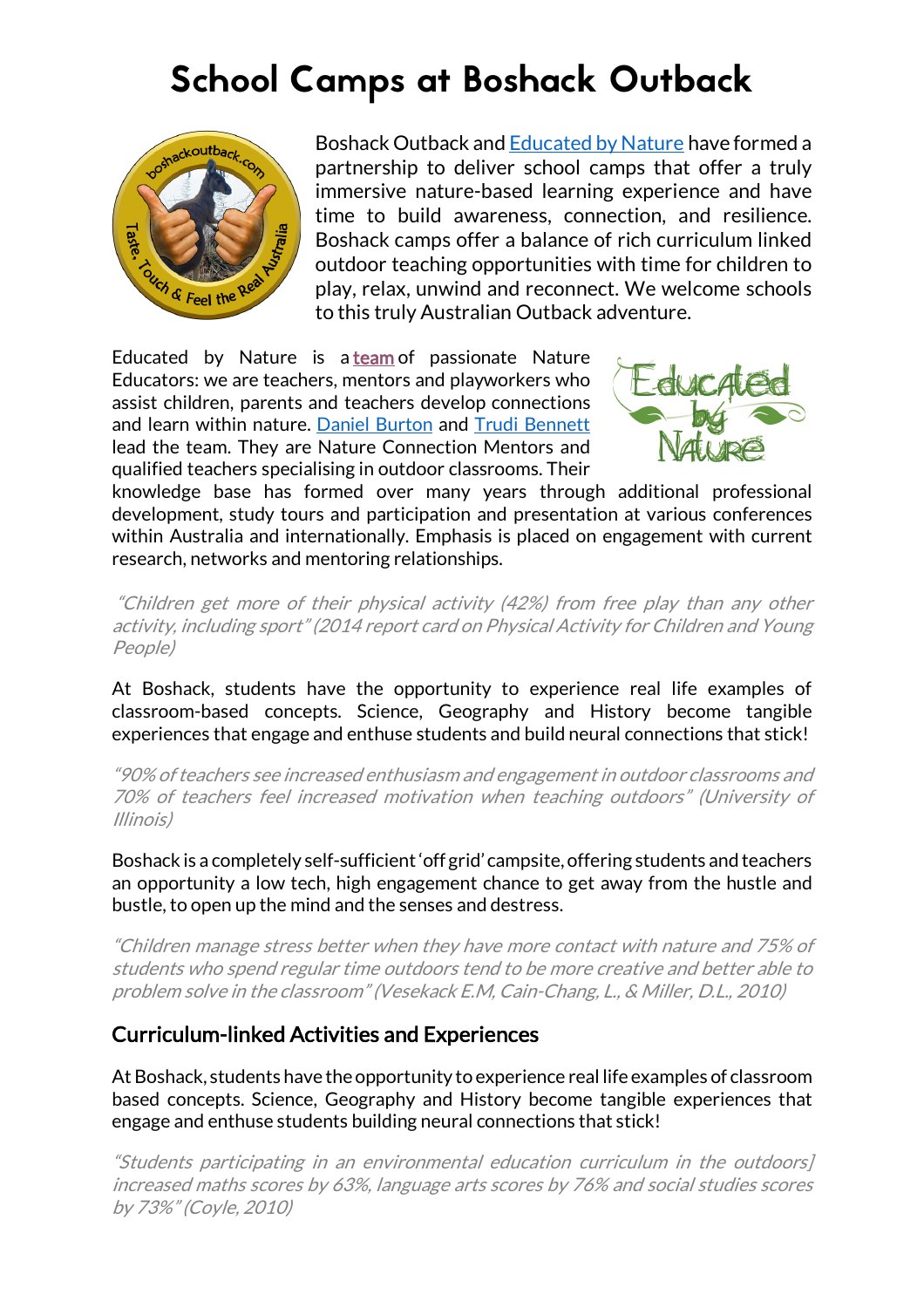Students will be guided in a range of experiences inspired by some of the leading naturebased connection and education models from around the world.

An Educated by Nature - Boshack Camp experience allows students and teachers to develop:

- Relationships with nature
- Environmental awareness
- Team building skills
- Survival skills
- Physical literacy (coordination, balance, strength)
- Sustainable living practices
- Understanding of conservation, regeneration and land management

# Camp Schedule

At a regular Boshack camp, trained Nature Educators and Nature Connection Mentors from Educated by Nature lead students in activities and experiences that immerse the senses in nature and weave an intricate story of local history, building connection to environment, people and land.

A detailed itinerary will be provided upon confirmation of booking, the following outlines a collection of the regular activities a school will experience at a camp at Boshack. Please note that the number of activities provided is dependent on duration of camp.

# Activity Outlines

#### Dreamtime

Boshack is home to a vast collection of native flora and fauna. Nature Connection techniques are used to open awareness and connection to the space around the dreamtime area. Using Deep Nature Connection core routines such as Sit Spots and Wilderness Awareness Games, our Nature Connection Mentors lead students through an adrenaline fuelled nature game and sense meditation. Students are supported to ground themselves in place and space, using dreamtime stories passed on from local Noongar Elders. The stories are then followed by a brief introduction of the hunter gatherer lifestyle, connecting to the Sheaoak forest and use of space as well as an opportunity to experience both the didgeridoo local delicacies of the witchetty grub.

# Farm Tour

Boshack Outback sits on a 250-acre plot of land containing Sheoak, Banksia and Melaleuca forests, a range of wild and domesticated animals, natural springs as well as a freshwater human-made lake. Students will have an opportunity to experience the elements of a hobby farm in Boshack's Farm Tour activity. Following a rustic trailer ride through the farm, students will experience the following elements to truly immerse them in the farming lifestyle.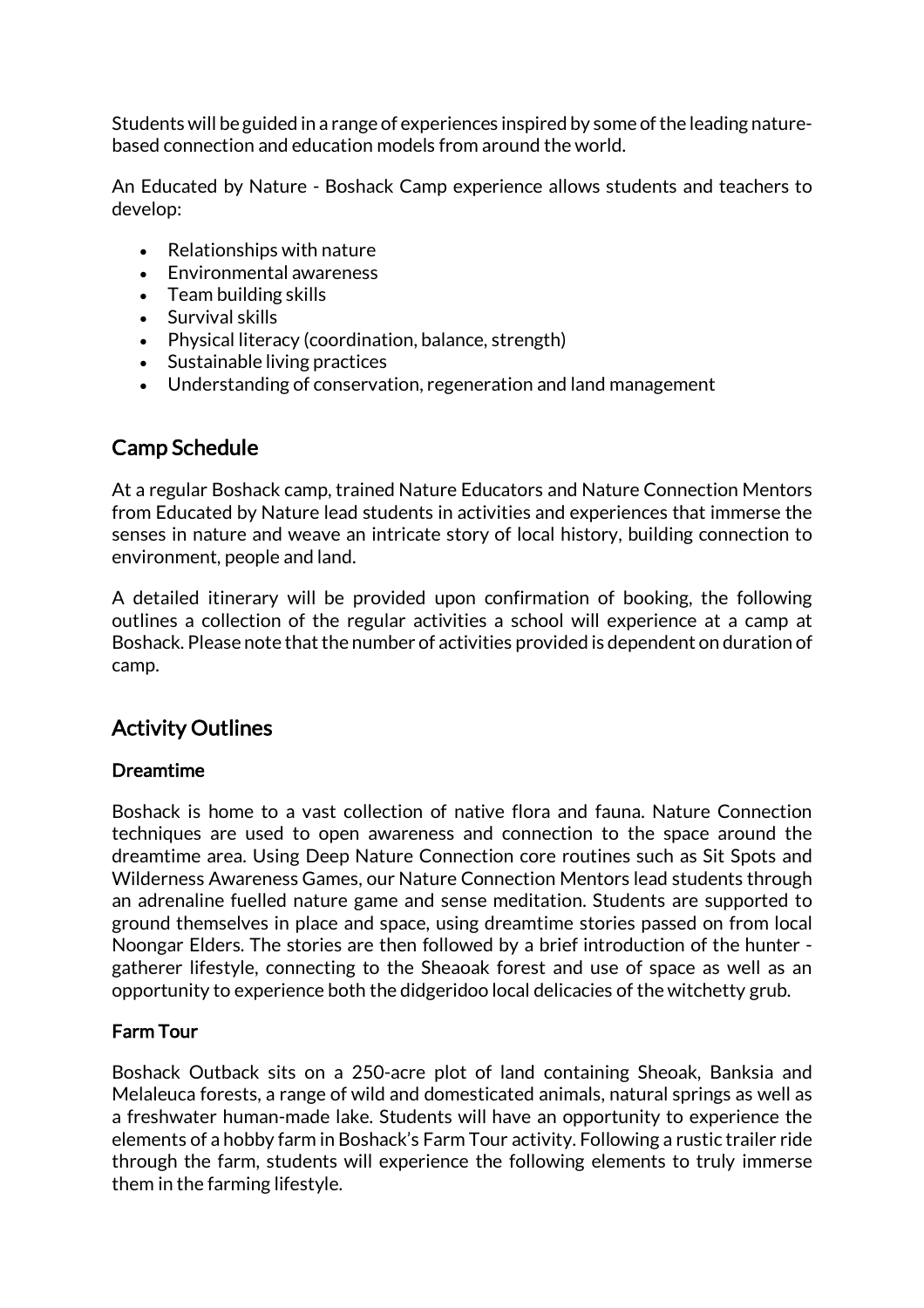- Sheep mustering on foot Sheep were brought to this country from England by the early settlers and many farms were established in the wheat belt area. Part of the farmer's tasks was to round up the sheep to shear them. Students will round up these sheep in the paddock and guide them into the pens near the shed. (Seasonal)
- Feed farm animals meet Boshack's resident horses and have an opportunity to feed them a special snack.
- Early Settler and Aboriginal History a scenic walk through a Paperbark Forest provides an opportunity to explore local Noongar and Early Settler history. Discussing the uses of the natural resources such as melaleuca and fresh spring water this tour is an opportunity to discuss scientific, environment, historical and geographical information focussed on sustainable living practices.
- Marron Netting The bush freshwater crayfish was an alternative to the meat diet in the bush. This crayfish is very similar to the ordinary crayfish that is caught from the sea. Students have the chance to pull nets and experience holding a marron. Discussions about salinity, early settlement as well as Boshack's early history also occur on this part of the tour.

## Shelter Building

Cubby building is a universal childhood passion provides an opportunity to integrate a range of learning outcomes in an experience that is playful, fun, challenging and requires creativity. Shelter is also one of the keys to survival; it will protect you from the elements. A shelter must be large enough to protect you but small enough to contain your body heat, especially in cold climates. The most common error in making a shelter is to make it too large. Framework is one of the main keys to a successful structure. Students will be supported to learn a series of simple to use knots and then be tasked with the challenge of building a bush hut using resources found in the natural environment. In this activity students are also introduced to the Sheoak forest and Banskia woodland and provided with an opportunity to identify differences in their immediate surroundings.

#### Canoeing Introduction

Lake Serene offers a unique connection to land and water. Fed by the springs on site at Boshack, this freshwater lake is home to a variety of animals and provides an engaging recreational site. Camp facilitators introduce water safety and the correct use of PFD (personal floatation device) and Canoeing equipment and then support students to master a range of canoeing techniques while exploring the lake. Canoeing on Lake Serene can become a peaceful nature connection experience in amongst joyful fun.

#### Canoeing Challenge

Included in multiple night camps, the Canoe Challenge provides students with their second chance to get on the lake. This activity is accompanied a challenges that requires cooperation, creative problem solving and stamina and offers a chance to put their canoeing skills to the test.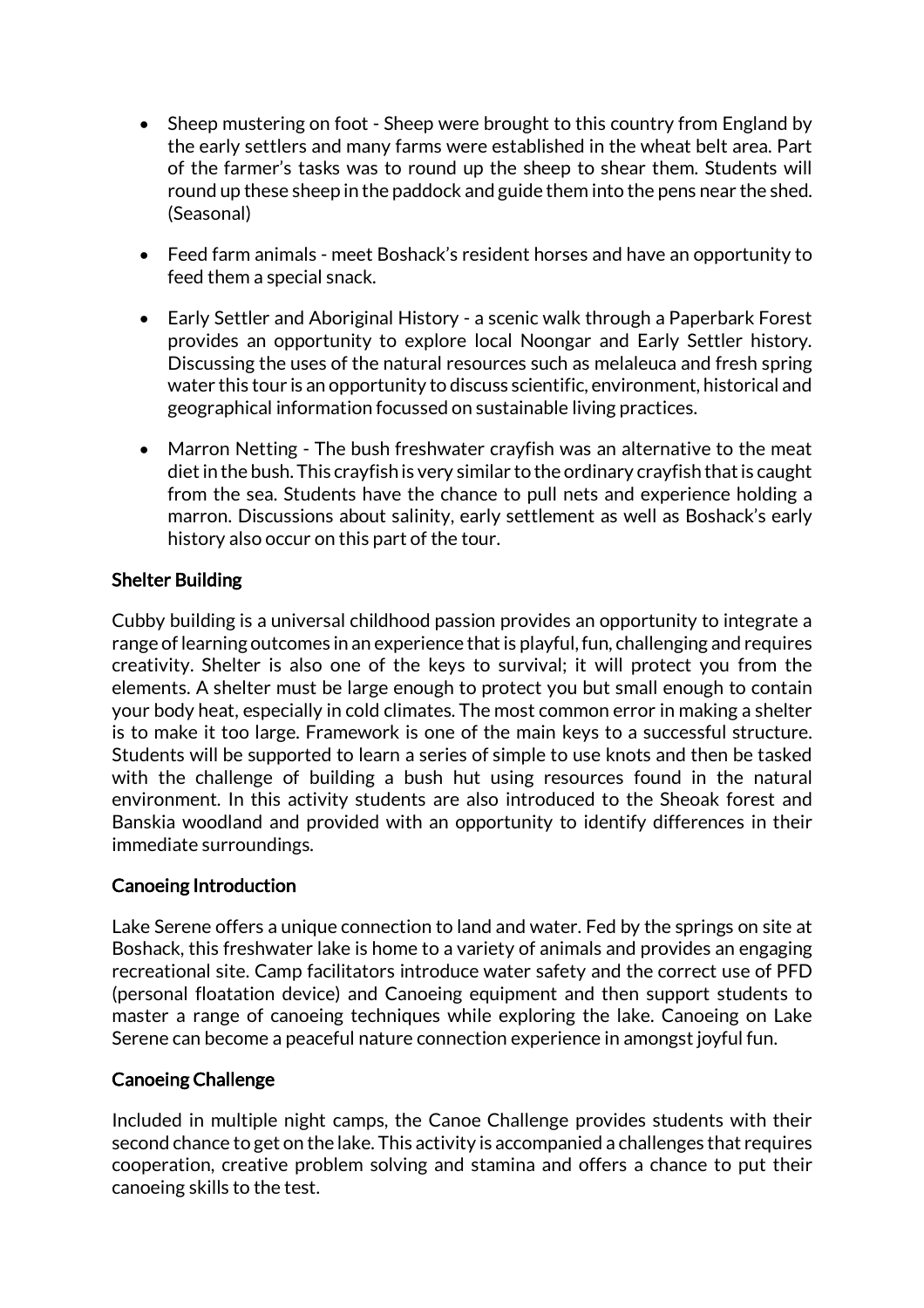Fox, Chicken, Grain Challenge - a lateral thinking riddle that requires team-work to get a fox, a chicken and a bag of grain from one bank to another without risking any of the objects getting eaten.

Billy Balance - Boiling water is an important survival skill. In this group challenge, teams of 3 use their canoeing skills to collect the necessary equipment from the edge of the lake. They are then challenged to build a support for their billy can and create a small survival fire to boil water. (lighting the fire will be seasonal)

## Orienteering (Led by Boshack Staff OR self-led dependant on duration of camp)

Being able to interpret from a map to the land and execute a route choice successfully without getting lost is an important skill. Covering cardinal directions, identification of natural landmarks and use of a compass this activity provides students with a chance to spend time out on the land, on foot exploring the banksia woodlands. Small groups will set off to find a series of markers to collect letters and form a sentence to complete the challenge. This activity also provides a chance to discuss first aid safety, snake awareness and self care in the form of sun safety and hydration awareness.

## Obstacle Course (Led by Boshack Staff OR self-led dependant on duration of camp)

Take a leisurely walk along the bush track taking in the smells and sights of our peaceful bush environment arriving at our obstacle course. At first glance it does not seem very challenging, but wait for a few twists which will get your heart pumping and test your coordination and fire up your competitive spirit.

# Optional Evening activities

Evening activities (Optional Extras)

# Star Gazing (1 hour)

Lay back on the earth and relax, while looking up at the stars and hearing stories from Aboriginal, Greek and Polynesian mythology. Learn about the importance of the Southern Cross and discover which planets and other celestial bodies we can see with the naked eye. This session uses both stories and science to increase understanding of the universe as well as practical skills for orientation to directions.

#### Campfire songs (1 hours)

Gathering around a fire creates a memorable camp experience and helps bond the group as they are mesmerized by the flames and kept warm at night. Camp facilitators introduce fire safety and link the starting of a campfire with the power of fire in the Australian bush environment. Students collect tinder and wood to light a communal fire on the edge of Lake Serene, then help tell stories of the day and sing some songs with the camp facilitator and their ukulele.

(A 2 hour session option includes starting fire by friction where participants practise using a fire-steel)